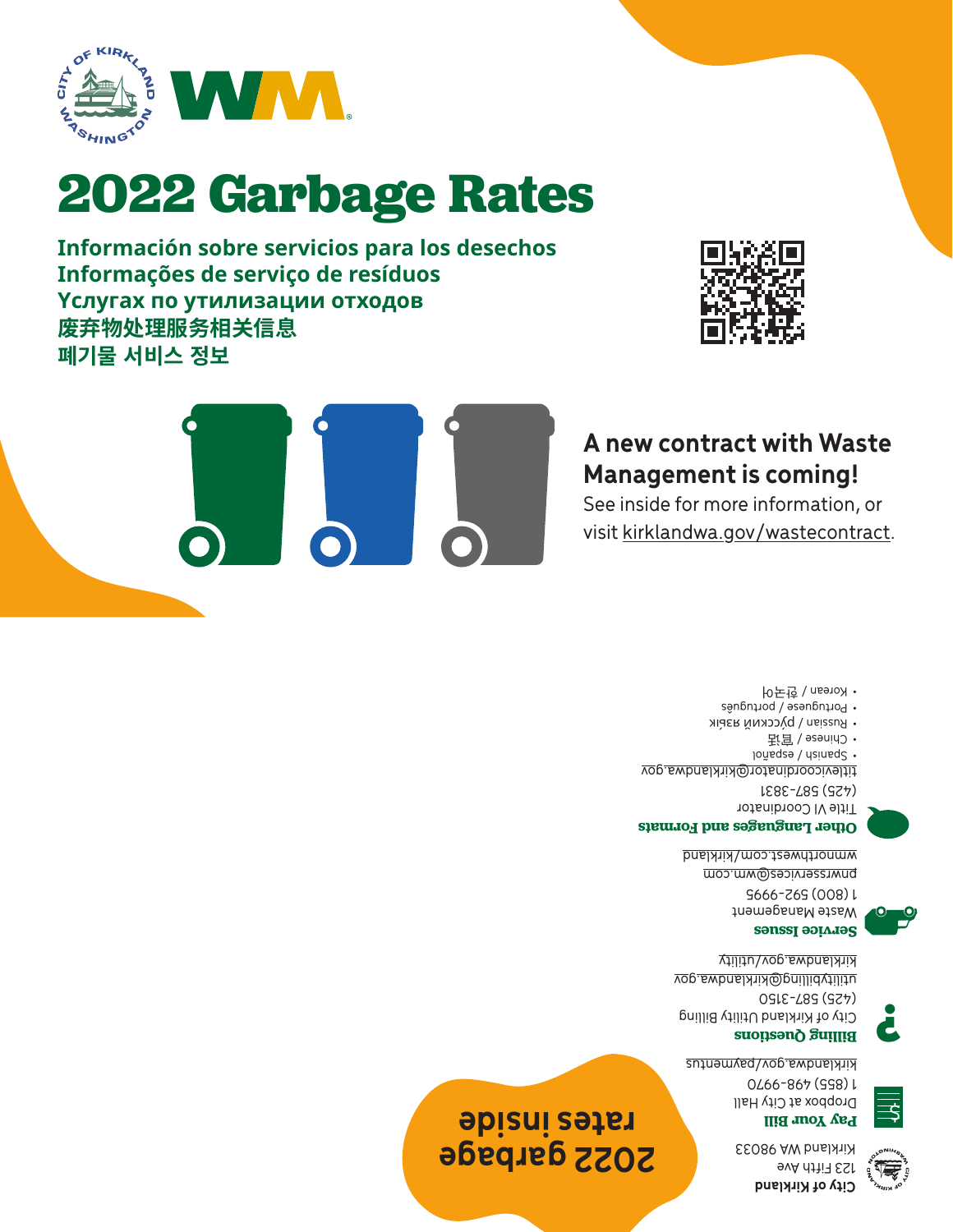### **To request this information in other formats or languages, contact: Title VI Coordinator | (425) 587-3831 | TitleVICoordinator@kirklandwa.gov**

如需此文件中信息的简体中文 版本,请发送电子邮件 titlevicoordinator@kirklandwa.gov 或拨打 (425) 587-3831 联络 Title VI 协调员。

#### **废弃物处理服务相关信息**

#### **Yслугах по утилизации отходов**

Свяжитесь с координатором раздела VI, чтобы запросить эту информацию на русском языке.

#### **Información sobre servicios para los desechos**

Para pedir información sobre este documento en español, comuníquese con el coordinador del Título VI.

| 至       | Informações de serviço de resíduos<br>Para solicitar informações deste documento em<br>português, entre em contato com o Coordenador<br>do Título VI. |
|---------|-------------------------------------------------------------------------------------------------------------------------------------------------------|
| ы<br>۱. | 폐기물 서비스 정보<br>해당 (언어)로 이 서류의 정보를 요청하려면,<br>타이틀 VI 코디네이터 (Title VI Coordinator) 에게<br>titlevicoordinator@kirklandwa.gov 또는<br>(425) 587-3831 로 연락하십시오. |

## **Bulky Item Collection Service**

Contact Waste Management at pnwrsservices@wm.com or 1-800-592-9995 to schedule bulky item collection at the curb. Charges are subject to tax.

## **2022 Waste Collection Service Rates**

| <b>Garbage Cart</b><br><b>Size</b> | <b>Garbage Service</b><br><b>Frequency</b> | January 2022<br><b>Monthly Cost</b> | Feb-June 2022<br><b>Monthly Cost</b> | July-Dec 2022<br><b>Monthly Cost</b> |
|------------------------------------|--------------------------------------------|-------------------------------------|--------------------------------------|--------------------------------------|
| 35 gallon                          | Collected monthly                          | \$7.38                              | \$8.52                               | \$9.85                               |
| 10 gallon                          | Collected weekly                           | \$9.15                              | \$10.55                              | \$12.21                              |
| 20 gallon                          | Collected weekly                           | \$18.28                             | \$21.09                              | \$24.38                              |
| 35 gallon                          | Collected weekly                           | \$28.45                             | \$32.83                              | \$37.96                              |
| 64 gallon                          | Collected weekly                           | \$52.01                             | \$60.01                              | \$69.40                              |
| 96 gallon                          | Collected weekly                           | \$78.02                             | \$90.01                              | \$104.10                             |

Curbside waste collection service includes weekly recycling and food+yard waste. Waste collection service is mandatory.

Customers are billed every other month. Rates do not include applicable taxes and fees. A City of Kirkland utility tax of 10.5 percent is added to all solid waste service fees and is listed separately on your utility bill. See kirklandwa.gov/sfutilities for more.

## **Low Income Senior Discounts**

Discounts are available if you live in a single family home and you or your spouse is 62 years of age or older, and your 2021 gross monthly income was less than:

| <b>Service</b>           | <b>Cost Per Item</b> | January 2022   Feb-June 2022  <br><b>Cost Per Item</b> | <b>July-Dec 2022</b><br><b>Cost Per Item</b> | <b>New! Lower</b>            |
|--------------------------|----------------------|--------------------------------------------------------|----------------------------------------------|------------------------------|
| Sofas                    | \$83.67              | \$96.53                                                | \$31.70                                      | pricing for                  |
| Mattresses / box springs | \$77.77              | \$89.73                                                | \$31.70                                      | bulky items<br>will start in |
| Chairs                   | \$77.77              | \$89.73                                                | \$31.70                                      | July under                   |
| Refrigerator / freezer   | \$86.68              | \$100.01                                               | \$42.26                                      | the new<br>contract.         |
| Appliances               | \$80.71              | \$93.12                                                | \$31.70                                      |                              |

- **•** \$3,375.00 if you are single
- **•** \$3,858.34 if you are married

## **Charges for Extra Material**

There is no charge for extra recycling. Extra garbage and yard waste that won't fit inside your cart with the lid completely closed are subject to a charge. Charges are subject to tax.

| <b>Service</b>                             | Cost    | January 2022 Feb-June 2022<br>Cost | July-Dec 2022<br>Cost |
|--------------------------------------------|---------|------------------------------------|-----------------------|
| Extra garbage - up to 32 gallons (each)    | \$6.89  | <b>\$7.13</b>                      | \$8.11                |
| Extra yard waste - up to 32 gallons (each) | \$6.04  | \$6.30                             | \$6.85                |
| Extra 96-gallon yard waste cart (monthly)  | \$16.53 | \$19.07                            | \$22.06               |

# **New contract begins July 1, 2022**

The City of Kirkland contracts for waste collection services with Waste Management. Services under the new contract will begin on July 1, 2022. Rate increases cover higher costs for labor, disposal, and recycling processing.

You'll receive more information about the updated services available under the new contract as we get closer to the start date. You can also see more information at kirklandwa.gov/wastecontract.

> City policy prohibits discrimination against any person on the basis of race, color, national origin or sex in providing benefits and services.

## **How to change your service level**

**Contact Waste Management at pnwrsservices@wm.com or 1-800-592-9995 to change to a different garbage cart size.**